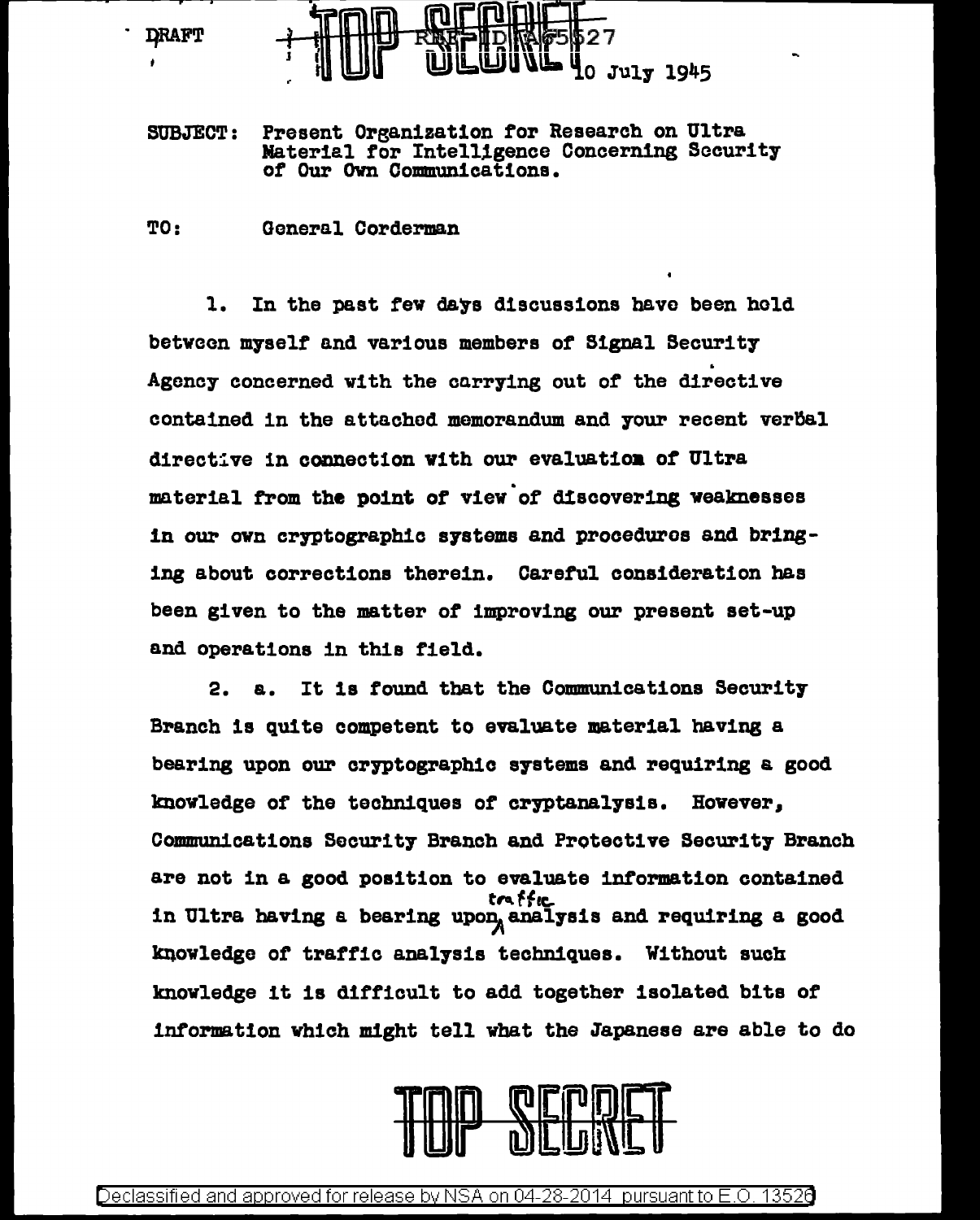**REE-PER** 

along these lines.

The present files of Ultra material in the b. Communications Security Branch are not particularly well suited for research along traffic analysis lines. Moreover, there appears reason to believe that we may be overlooking a good deal of material of potential value in connection with traffic analysis, because without a knowledge of traffic analysis techniques the scanners and translators in B-I cannot be expected to be able to recognize scattered or isolated bits of information as being of potential value. so that it may be that messages which would be of value are "deadheaded"

No satisfactory arrangements have been made to  $\mathbf{c}$ . collect, analyze and synthesize all the data and to arrive at sound conclusions by means of well-integrated studies by a group devoting more or less full-time attention thereto.

3. The files built up by Major Spitzer of MIS for evaluation of Ultra material connected with security of our communications are more complete and better arranged for the purpose than are the files in the Communications Security Branch. Because it would be a big job, it seems to me inadvisable for us to try to duplicate Major Spitzer's files. All of us at Signal Security Agency who are concerned with this operation believe that if Major Spitzer's files were transferred to Arlington Hall Station and made available to a working group under my general supervision, much more

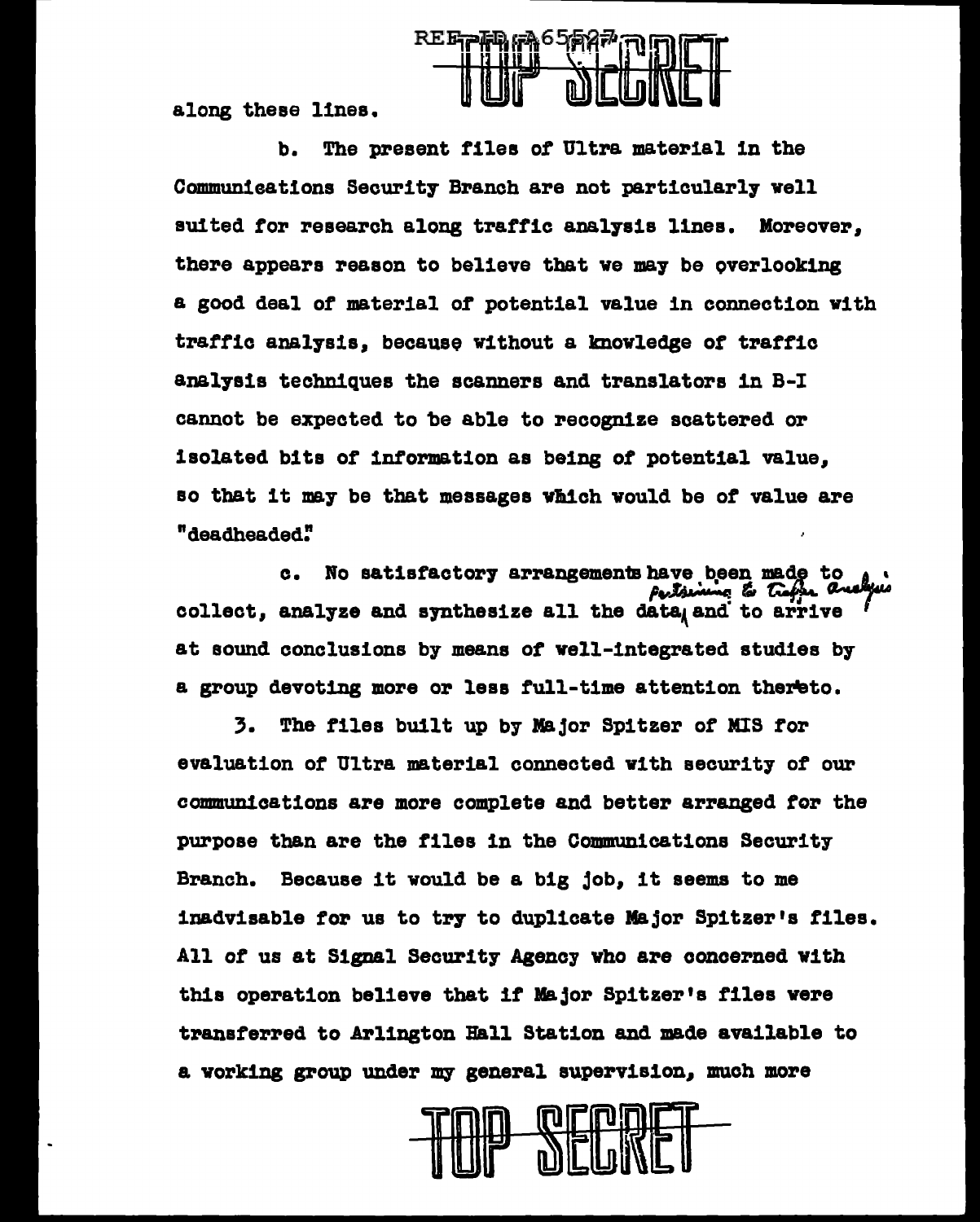

adequate facilities for research would be provided and better integrated studies would result therefrom.

4. a. It is therefore proposed that Major Spitzer's files be transferred to this station and that the individual he now has on that job continue to be on the MIS payroll and to work on making up the files just as at present. These files would then be available to representatives from the following units:

- (1) Military Intelligence Service (Major Spitzer)
- (2) Protective Security Branch, Security Division
- (3) Communications Security Branch (including Captain Maass, Liaison Officer between Security and Intelligence Divisions}
- (4) Traffic Analysis and Control Branch, Intelligence Division.
- (5) Other branches of the Intelligence Division having an interest.
- (6) Director of Communications Research

b. At least one person from each of the first four of: the above-named units would be assigned on a full- or nearly full-time· basis to work with these files and new material added thereto. It is further proposed that once a week there be a meeting of all concerned to discuss the facts developed b7 the working group and to establish or outline such reports or research projects as might be required. Major Spitzer and - &DJ' of his associates who are concerned would be invited to

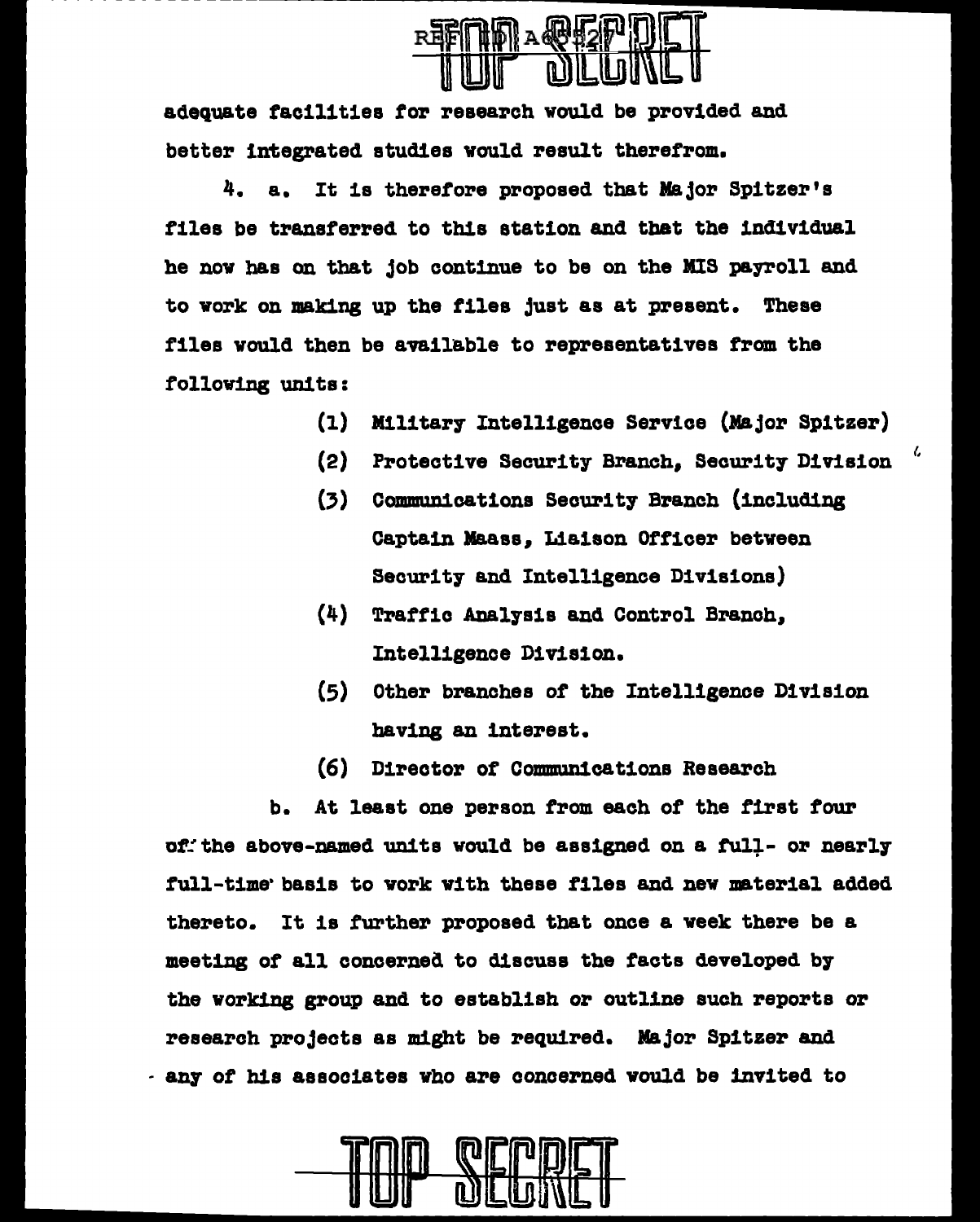

participate in these weekly meetings. They would bring to the meetings such information available at MIS as has a bearing on the matters under discussion, as for example, the determination of the accuracy of the information reported b7 the Japanese with respect to order of battle, disposition, subordination, and operation of Allied troops.

5. In brief, while being guided by your directive that the Signal Security Agency itself ought to evaluate Ultra information having a bearing upon the security of our own communications regardless or vbat MIS does along these lines, I feel that the establishment of a working group with participation by representatives of MIS in the working group would be more practical and conducive of better results than if we tried to do it all alone. The availability of .Major Spitzer•s files to such a working group, if the tiles were at Arlington Hall Station, would be a big factor in the improvement in the results desired.

6. If the foregoing meets with 7our approval, it is requested that the matter be taken up with MIS tor an expression of opinion as to the feasibility of the proposal contained in paragraph 4a above.

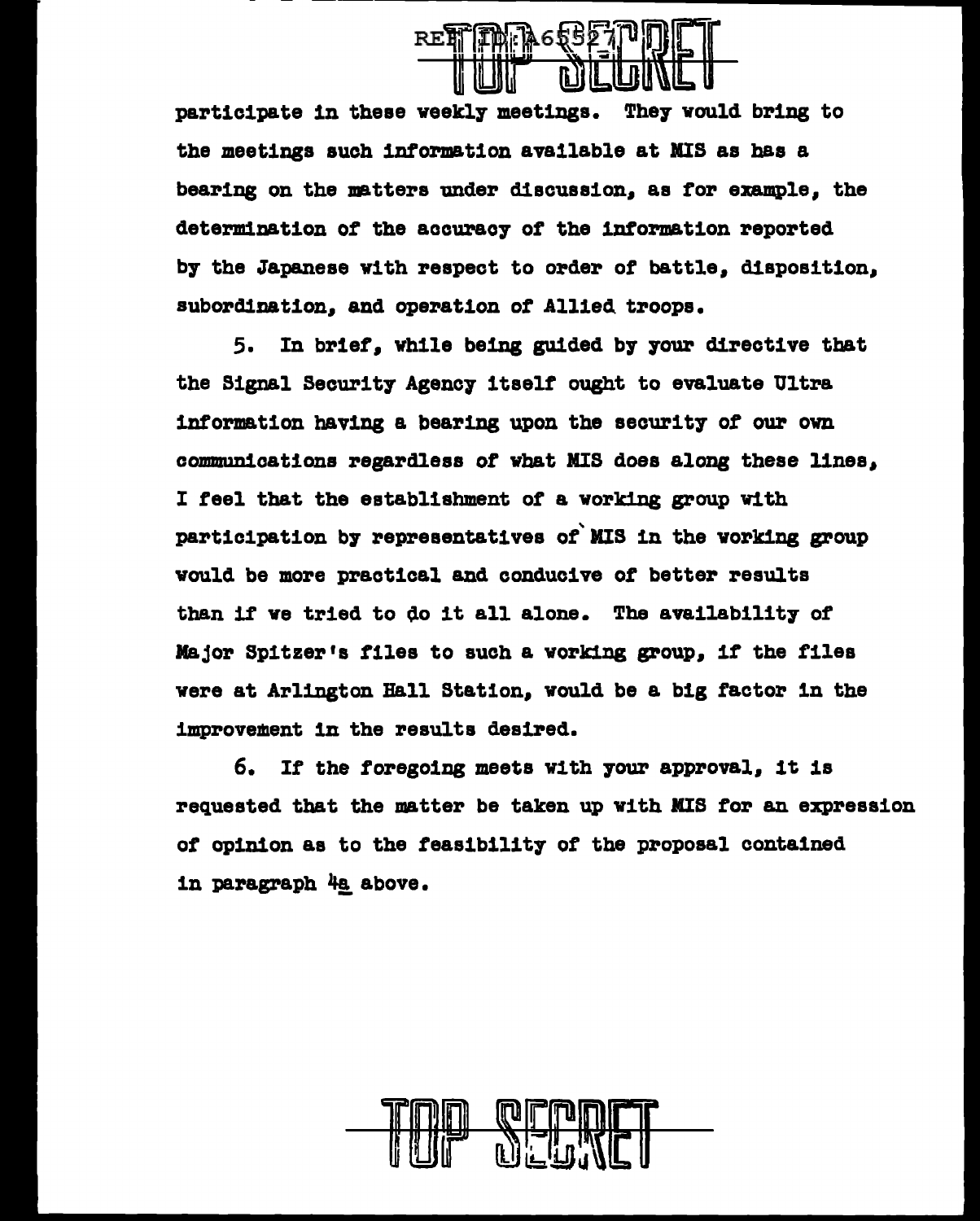

SUBJECT:

**TO:** 

Discussy Associate Director for Policy and Recent

On 20130910 by m

**DRAFT** 

Present Organization for Research on Ultra Material for Intelligence Concerning Security of Our Own Communications.

General Corderman

1. In the past few days discussions have been held between myself and various members of Signal Security Agency concerned with the carrying out of the directive contained in the attached memorandum and your recent verbal directive in connection with our evaluation of Ultra material from the point of view of discovering weaknesses and communications in our own cryptographic systems and procedures and bringing about corrections therein. Careful consideration has been given to the matter of improving our present set-up and operations in this field.

a. It is found that the Communications Security 2. Branch is quite competent to evaluate material having a bearing upon our cryptographic systems and requiring a good knowledge of the techniques of cryptanalysis. However. Communications Security Branch and Protective Security Branch are not in a good position to evaluate information contained 'affréc in Ultra having a bearing upon analysis and requiring a good knowledge of traffic analysis techniques. Without such knowledge it is difficult to add together isolated bits of information which might tell what the Japanese are able to do Declassified by NSA/CSS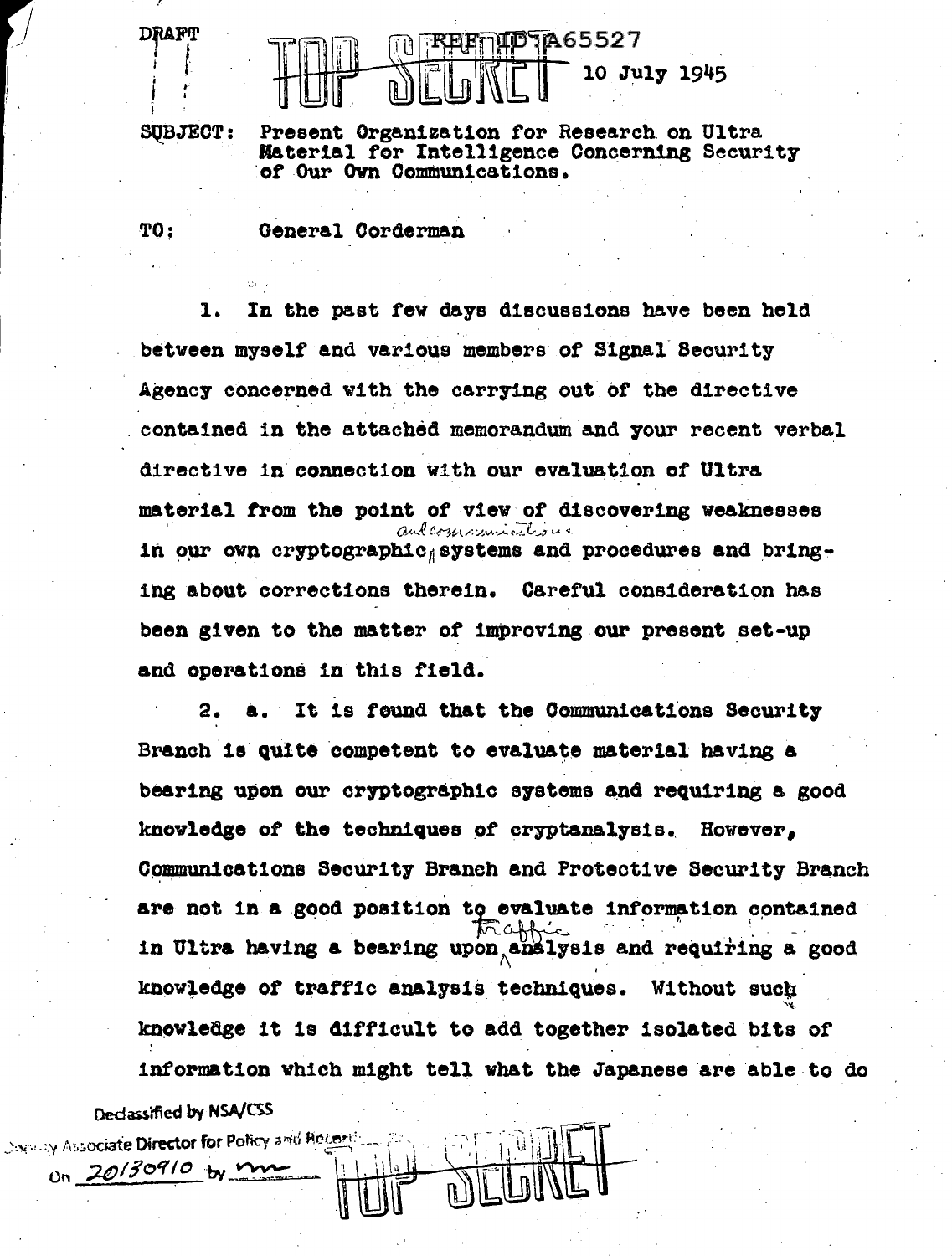along these lines.

The present files of Ultra material in the ь. Communications Security Branch are not particularly well suited for research along traffic analysis lines. Moreover. there appears reason to believe that we may be overlooking a good deal of material of potential value in connection with and deception, traffic analysis, because without a knowledge of traffic aus reception analysis techniques the scanners and translators in B-I cannot be expected to be able to recognize scattered or isolated bits of information as being of potential value, so that it may be that messages which would be of value are "deadheaded"

ID:A65527

**REF** 

 $c_{\star}$ No satisfactory arrangements have been made to Destaining to Traff collect, analyze and synthesize all the data and to arrive at sound conclusions by means of well-integrated studies by a group devoting more or less full-time attention thereto.

3. The files built up by Major Spitzer of MIS for wais and traffic and evaluation of Ultra material connected with security of our communications are more complete and better arranged for the purpose than are the files in the Communications Security Branch. Because it would be a big job, it seems to me inadvisable for us to try to duplicate Major Spitzer's files. All of us at Signal Security Agency who are concerned with this operation believe that if Major Spitzer's files were transferred to Arlington Hall Station and made available to a working group under my general supervision, much more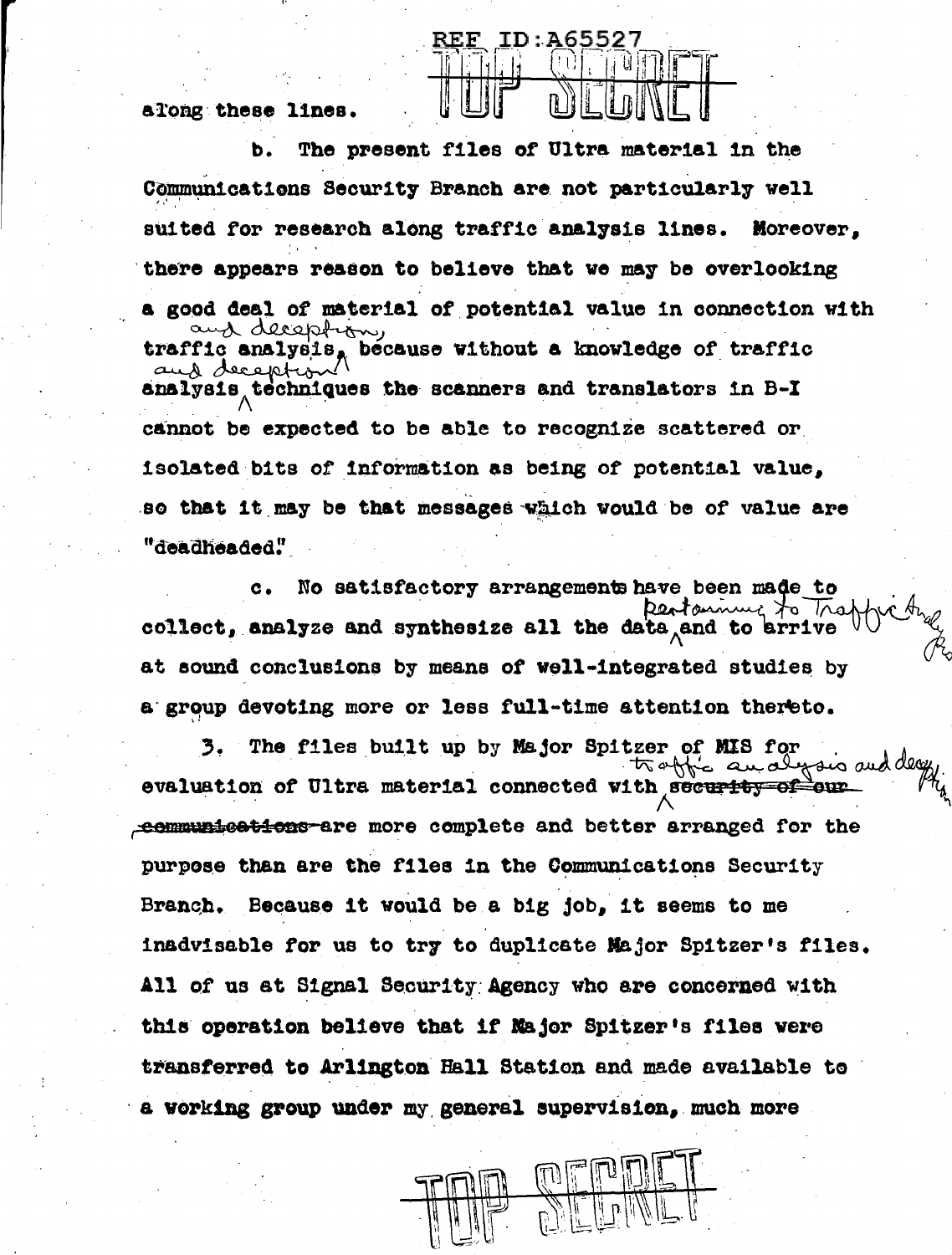ᄫ |肌力・広く5

adequate facilities for research would be provided and better integrated studies would result therefrom.

It is therefore proposed that Major Spitzer's 4.  $B_{\infty}$ files be transferred to this station and that the individual he now has on that job continue to be on the MIS payroll and to work on making up the files just as at present. These files would then be available to representatives from the following units:

- $(1)$ **Military Intelligence Service (Major Spitzer)**
- $(2)$ Protective Security Branch. Security Division
- $(3)$ Communications Security Branch (including Captain Maass. Liaison Officer between Security and Intelligence Divisions)
- $(4)$ Traffic Analysis and Control Branch. Intelligence Division.
- (5) Other branches of the Intelligence Division having an interest.
- (6) Director of Communications Research

At least one person from each of the first four availoable. bit the above-named units would be assigned on a fully or nearly full-time basis to work with these files and new material added thereto. It is further proposed that once a week there be a meeting of all concerned to discuss the facts developed by the working group and to establish or outline such reports or research projects as might be required. Major Spitzer and any of his associates who are concerned would be invited to